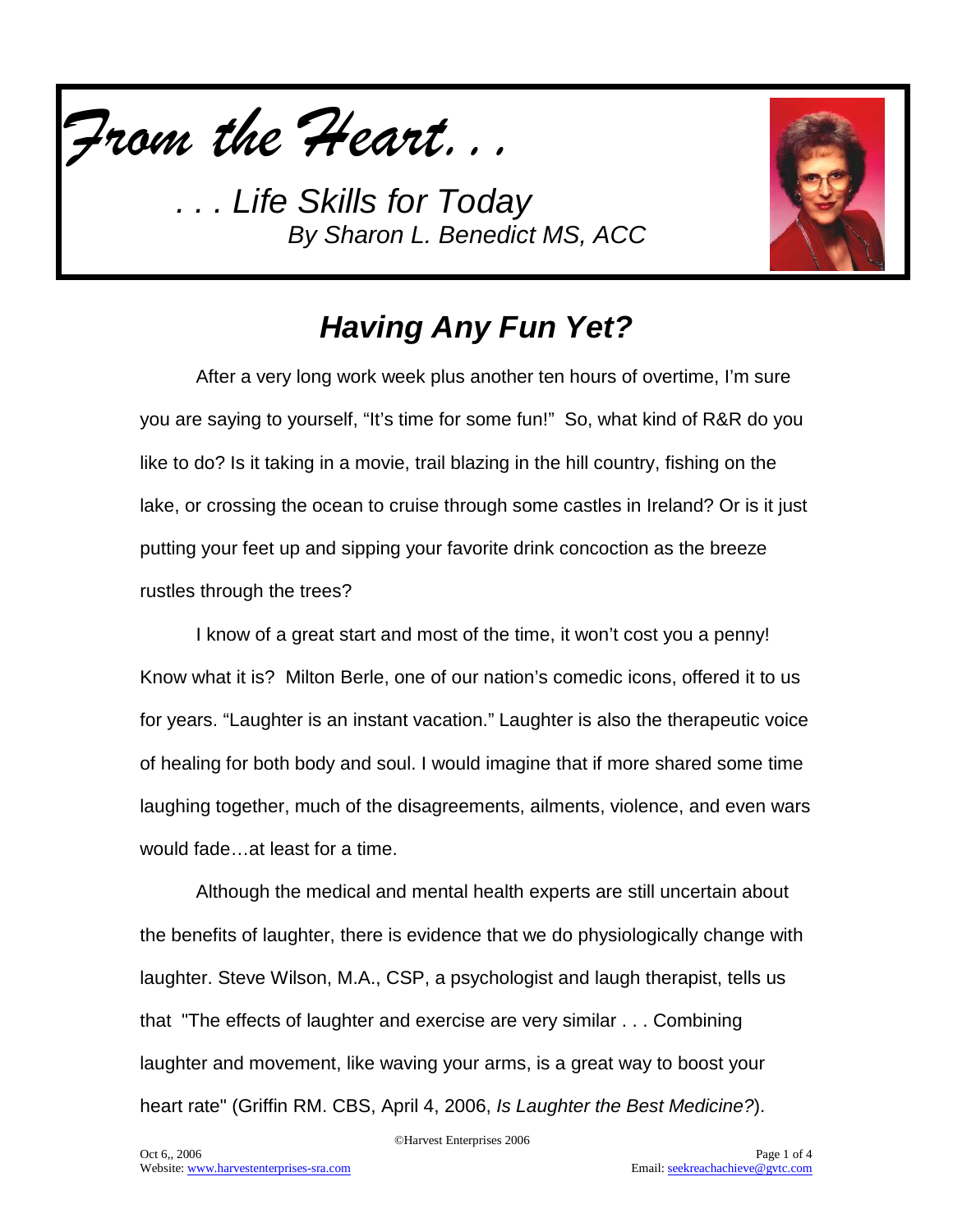William Fry, a pioneer in laughter research, claimed it took 10 minutes on a

rowing machine for his heart rate to reach the level that only one minute of hearty

laughter achieved.

Researchers over the past couple decades studied laughter's effects on

the body and turned up some interesting information (Griffin).

- **Blood flow—**Researchers at the University of Maryland studied the effects on blood vessels when people were shown either comedies or dramas. After the screening, the blood vessels of the group who watched the comedy behaved normally — expanding and contracting easily. But the blood vessels in people who watched the drama tended to tense up, restricting blood flow.
- **Immune response—Increased stress is associated with decreased** immune system response. Some studies have shown that the ability to use humor may raise the level of infection-fighting antibodies in the body and boost the levels of immune cells, as well.
- **Blood sugar levels.** One study of 19 people with diabetes looked at the effects of laughter on blood sugar levels. After eating, the group attended a tedious lecture. On the next day, the group ate the same meal and then watched a comedy. After the comedy, the group had lower blood sugar levels than they did after the lecture.
- **Relaxation and sleep.** The focus on the benefits of laughter really began with Norman Cousins' memoir, Anatomy of an Illness. Cousins, who was diagnosed with ankylosing spondylitis, a painful spine condition, found that a diet of comedies, like Marx Brothers films and episodes of Candid Camera, helped him feel better. He said that 10 minutes of laughter allowed him two hours of pain-free sleep.

These researchers continue to question whether these affects are caused by

laughter or some other condition that predisposes people to experience better

health and well-being.

While researchers do their thing, Sheri & Bob Stritof, author of *The* 

*Everything Great Marriage Book,* believe that one of the great joys in marriage is

when couples spend time laughing together and enjoying each other's sense of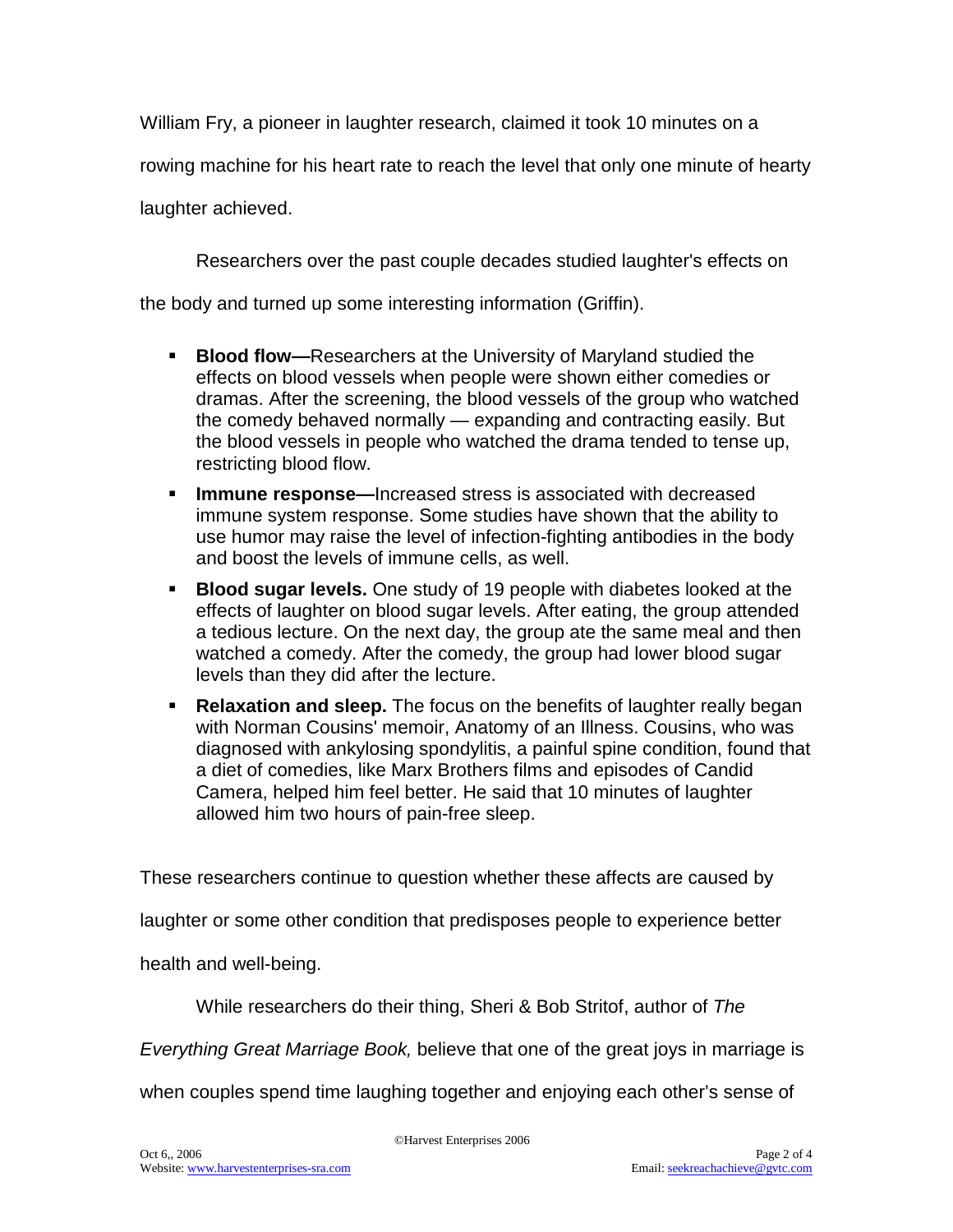humor. Here are some benefits of laughter and humor they believe we can experience, including ways to increase laughter in your marriage.

- Laughter is a marvelous gift for enhancing your day and reducing stress and tension.
- **Laughter lifts the spirit and brings couples closer together.**
- Having a sense of humor as a couple can help keep your relationship fresh.
- Be aware of the humorous moments in each day.
- Make it a habit for everyone in your family to share at dinner something funny that happened to them.
- **Take delight in comedies on television and at the movies.**
- **Watch classic funny movies and television shows.**

During the next week, think about ways you can bring more laughter into your life and your loved ones. Just remember, laughing together doesn't mean you "laugh at them." Don't misuse your funny bone to deride or ridicule someone else. It's no fun to receive it. And if you try to dish it out, you will find not too many people who want to be around you very long. So share laughter that lifts, encourages, and brings a smile to yourself and others.

Next issue will cover a variety of ways to have fun locally that refreshes,

helps you chill out and laugh a little or a lot, and supports wholeness in your life.

# *You don't stop laughing because you grow old. You grow old because you stop laughing."*

(by Michael Pritchard)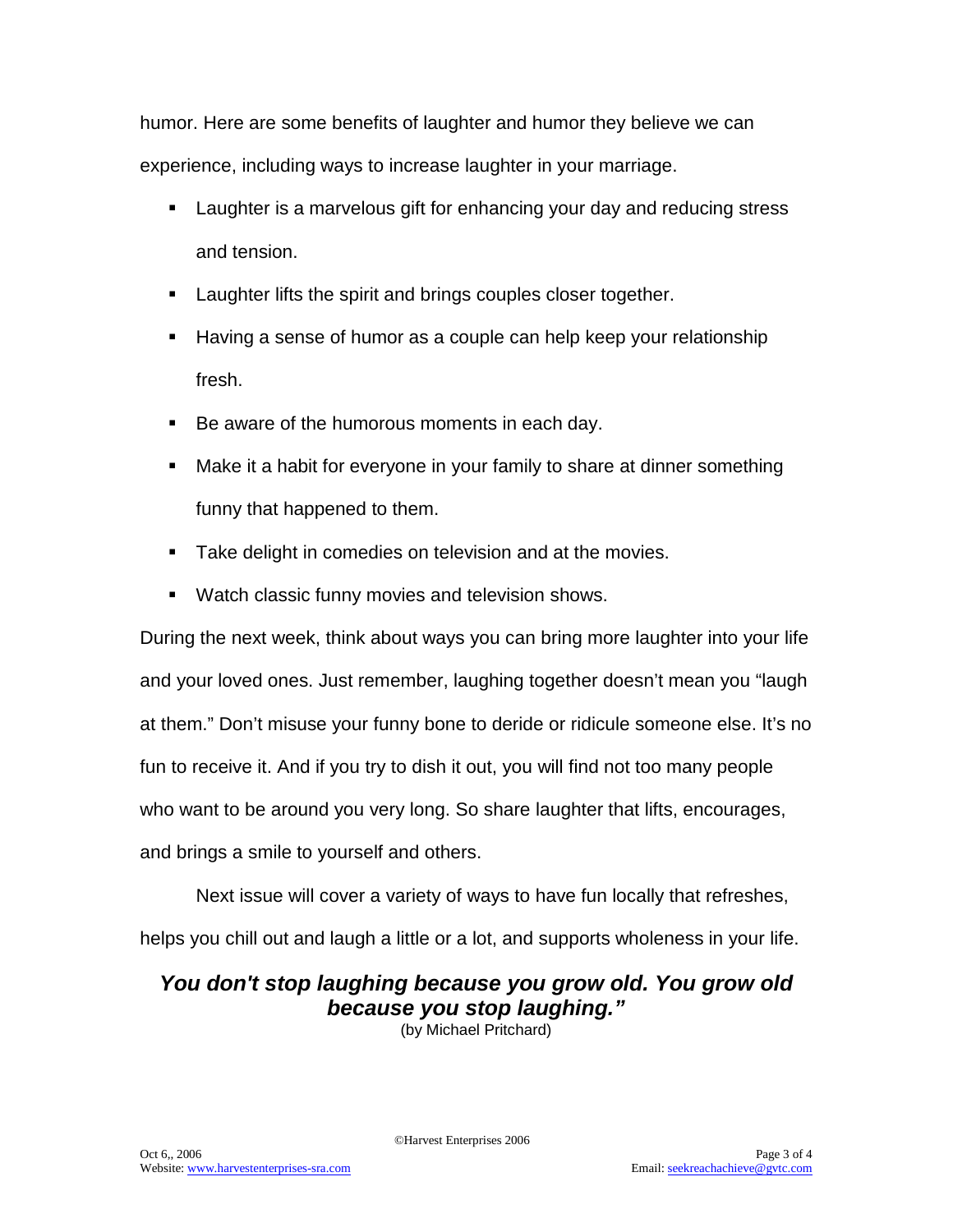*Sharon L. Benedict, MS, ACC, is a certified life wellness coach-consultant, specializing in life skills, wellness, and creative arts development for individuals, businesses and organizations. She welcomes your questions and comments and can be contacted at [seekreachachieve@gvtc.com.](mailto:seekreachachieve@gvtc.com)*

--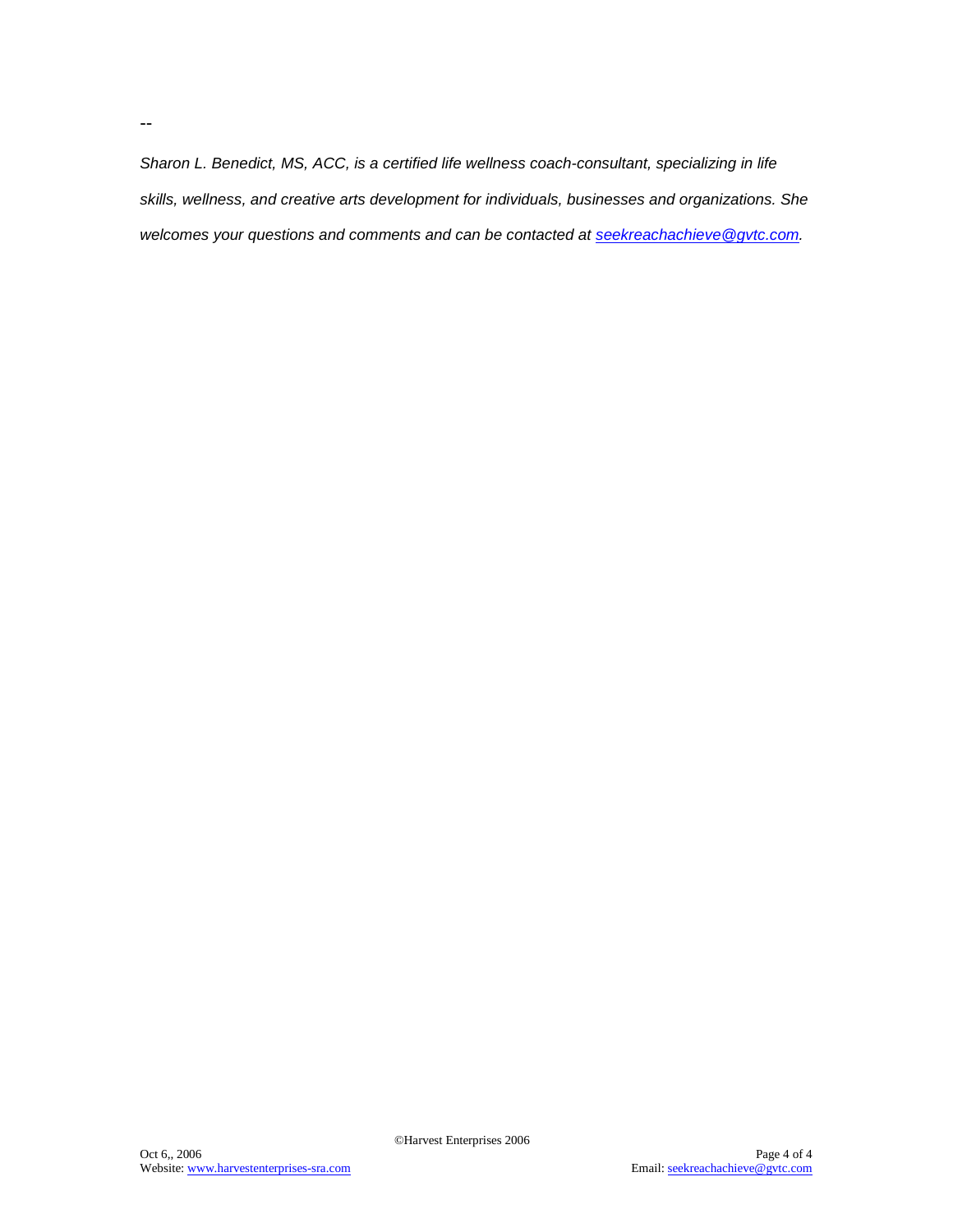



# *Fun is Just Around the Corner!*

As I reread my article from last week, I found I took myself way too serious

on the topic of laughter. Can you believe it! So, before I go any further, here are a

few gems I found from Quotationpage.com to prove I do have a sense of humor

(except when it comes to my husband's Texas A&M Aggie jokes!):

"Relationships are hard. It's like a full time job, and we should treat it like one. If your boyfriend or girlfriend wants to leave you, they should give you two weeks' notice. There should be severance pay; the day before they leave you, they should have to find you a temp." Bob Ettinger

"Don't accept your dog's admiration as conclusive evidence that you are wonderful." Ann Landers

"Nobody can be exactly like me. Sometimes even I have trouble doing it." Tallulah Bankhead

"Don't worry about the world coming to an end today. It's already tomorrow in Australia." Charles M. Schulz

Even my daughters say I make them laugh. It's not so much that I have a great

wit, but that my laugh at times sounds very similar to the Sesame Street Beeker

Muppet. I know. Sad, what true! I've worked hard over the past several years to

retire that laugh. I'll keep practicing.

In the meantime, I've been having some fun checking out some local

places for R&R and entertainment. Boerne and our beautiful hill country are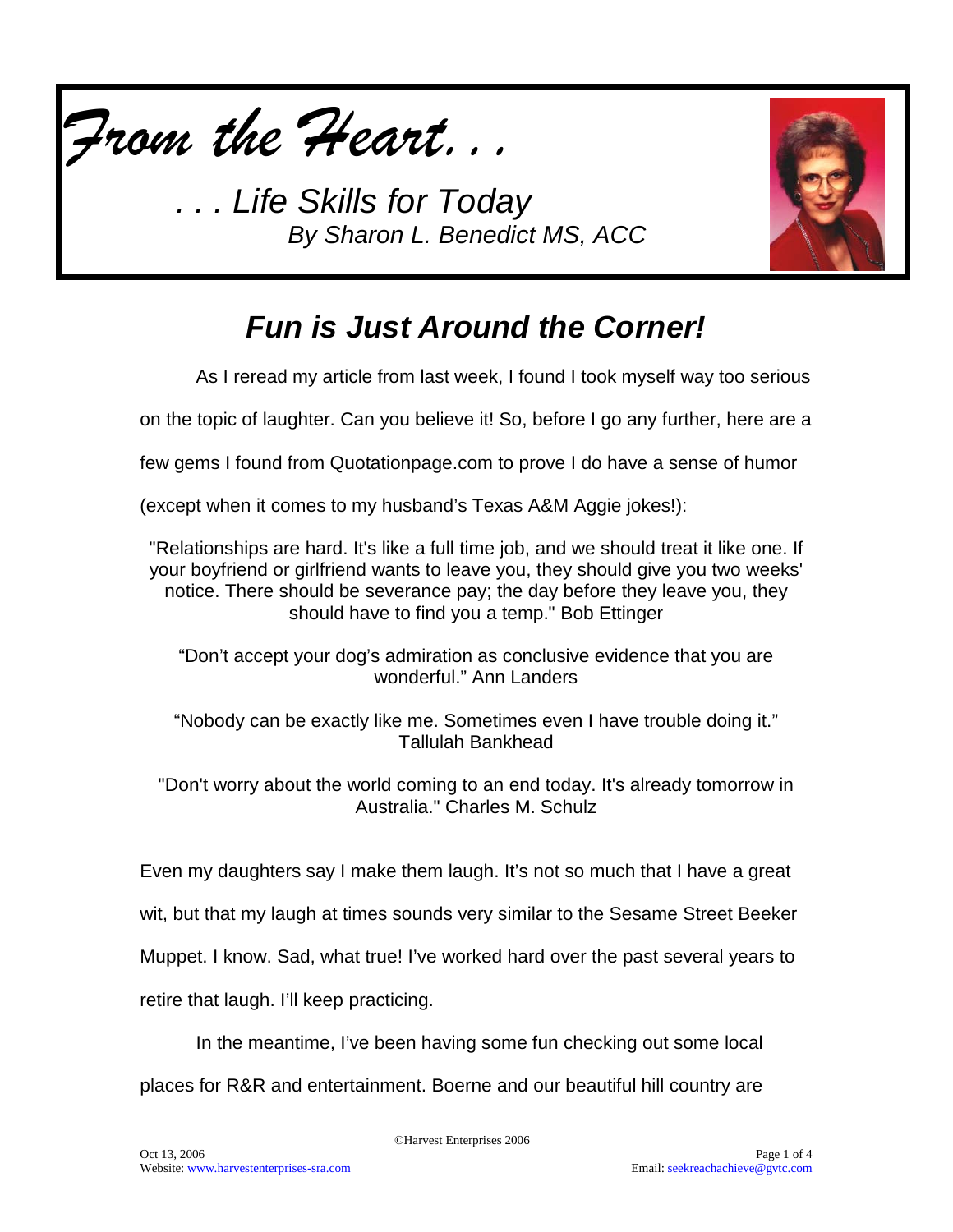replete with every considerable recreational and entertainment venues. Here are just a sample of all the possibilities to satisfy anyone's interest and taste:

## **For Bikers, Hikers, Kayakers, Bird watchers:**

- $\triangleright$  Cibolo Nature Center, (830) 249-4616
- Guadalupe River State Park, (830) 438-2656
- City Of Boerne, Parks/Recreation, (830) 249-9511
- > Saturday Paddlers, Joline Moore, [riverjomo@aol.com,](mailto:riverjomo@aol.com) (210) 861-1211

## **For Entertainment Lovers:**

- $\triangleright$  Boerne Community Theatre, (830) 249-9166
- Cibolo Arts Council—Boerne Festival of Art & Music 2006 (Oct 19-22)

# **For Golfers:**

- Foresight Golf LLC, (830) 249-7528
- Tapatio Springs Resort & Conference Ctr., (830) 537-4611

## **For Hunters, Wildlife lovers, Dude Ranch/horseback Riders, R&R**

### **Resorts:**

- $\blacktriangleright$  Joshua Creek Ranch, (830) 537-5090
- $\triangleright$  Pipe Creek Ranch, (214) 369-8703
- $\triangleright$  Rancho Cortez, (214) 369-8703

## **For Sports Enthusiasts:**

- $\triangleright$  South Texas Training Facility, (210) 383-0807
- City Of Boerne, Parks/Recreation, (830) 249-9511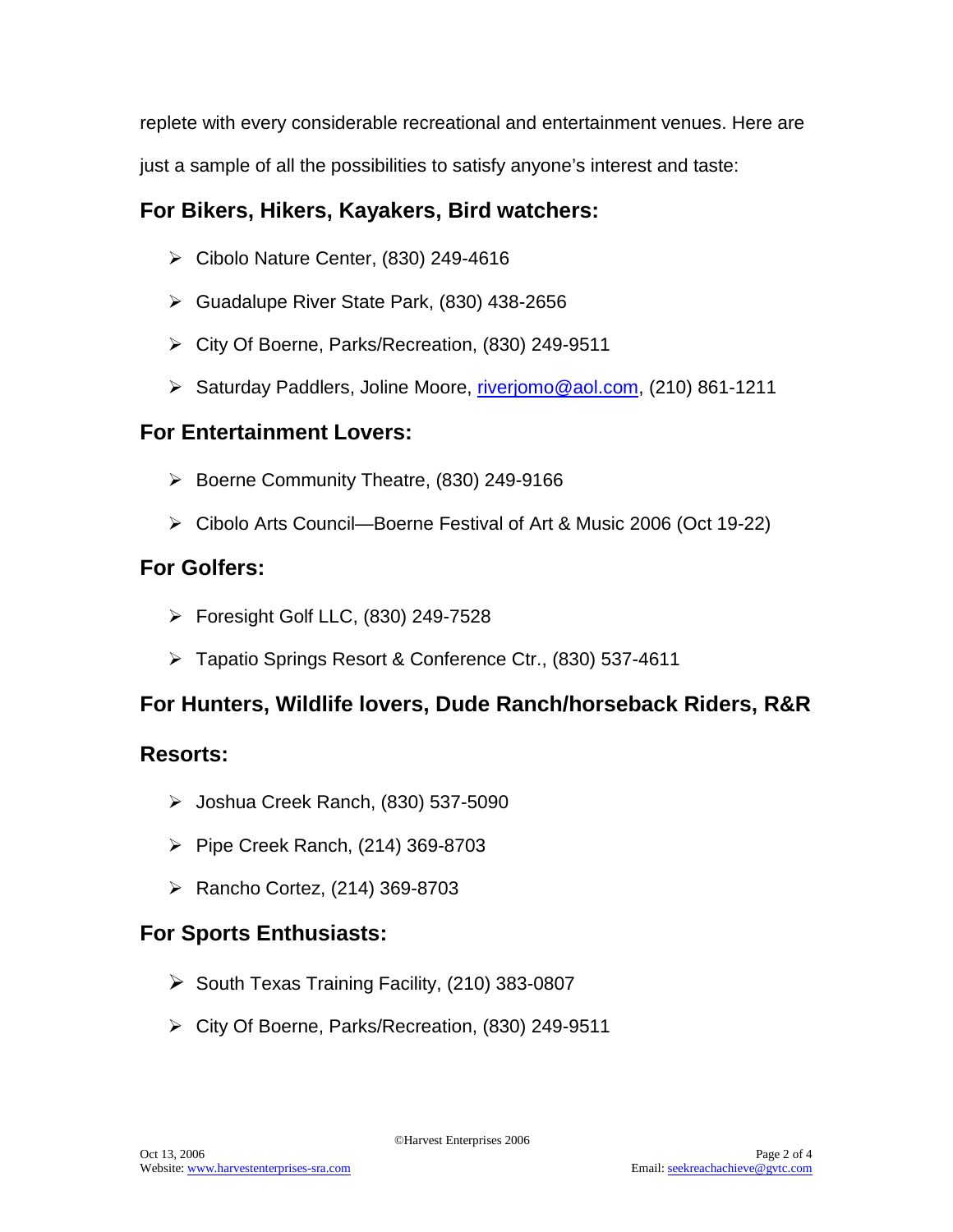### **For Touring, Sightseeing, Historical Sights, Lounging, Resort**

## **Accommodations:**

- Cascade Caverns, Inc., (830) 755-8080
- $\triangleright$  Cave Without A Name, (830) 537-4212
- Enchanted Springs Ranch, (830) 249-8222
- ▶ Agricultural Heritage Center & Museum, (830) 249-6007

## **Just for Kids:**

- $\triangleright$  Boerne Soccer Club, Inc., (830) 755-2356
- Boys & Girls Club of the Texas Hill Country, (830) 249-1030
- $\triangleright$  South Texas Training Facility, (210) 833-0217
- YMCA Boerne Hill Country Family, (830) 815-1040

This is just a few of the many places to see and enjoy. Boerne is fast becoming a major haven for art, antiques, restaurants, and bed & breakfasts. Kendall County is also moving forward with developing parks throughout the county with the efforts of a nonprofit organization, Kendall County Partnership for Parks (for more information call 830-388-0262).

For more detailed listings of fun places to experience, go the Boerne Chamber of Commerce website at [http://www.boerne.org/Directory/default.aspx,](http://www.boerne.org/Directory/default.aspx) or the Boerne Convention and Visitors Bureau, [http://visitboerne.org/,](http://visitboerne.org/) (830) 249- 7277. In next week's issue, we'll venture out a little further with what our great state of Texas has to offer us.

--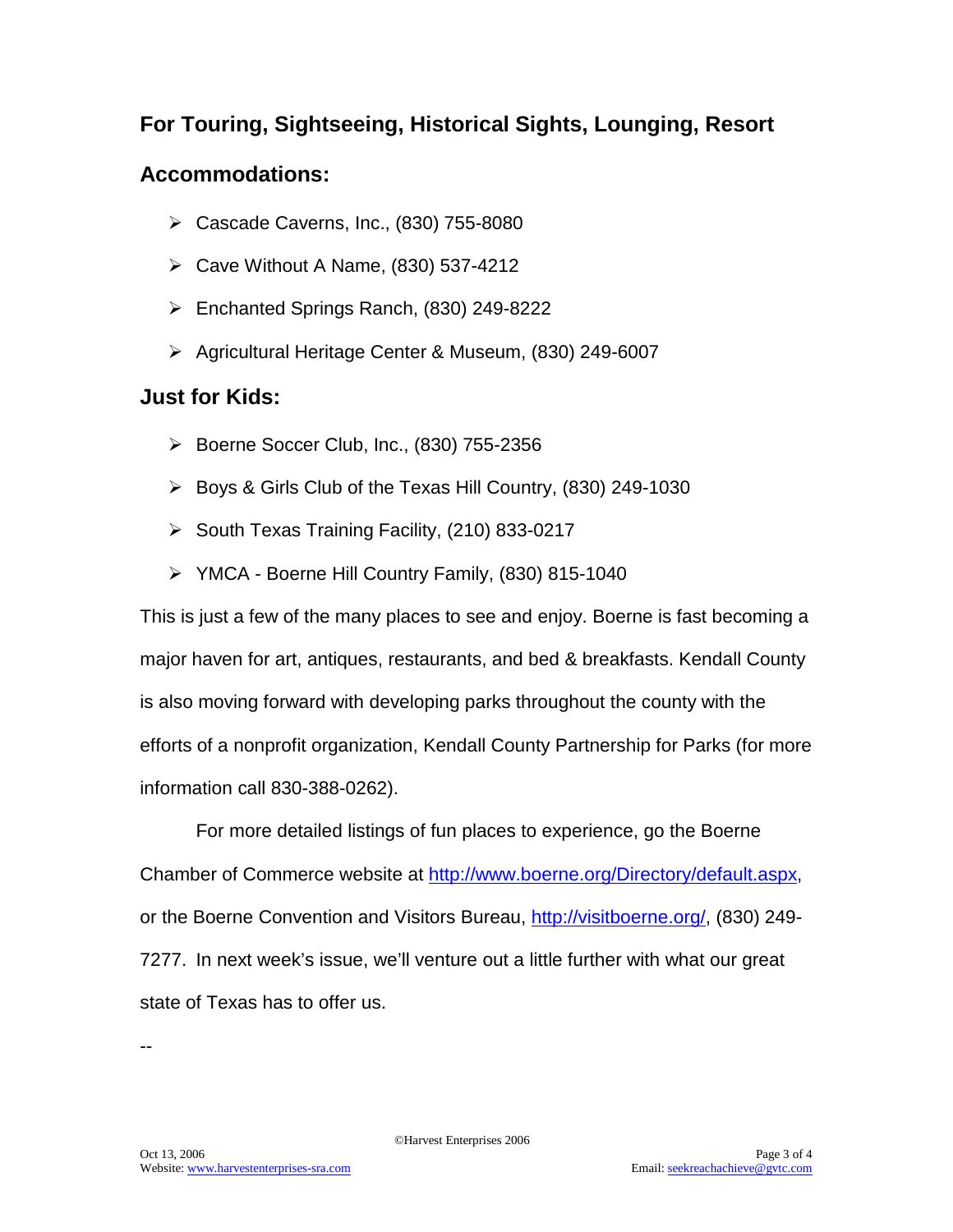*Sharon L. Benedict, MS, ACC, is a certified life wellness coach-consultant, specializing in life skills, wellness, and creative arts development for individuals, businesses and organizations. She welcomes your questions and comments and can be contacted at [seekreachachieve@gvtc.com.](mailto:seekreachachieve@gvtc.com)*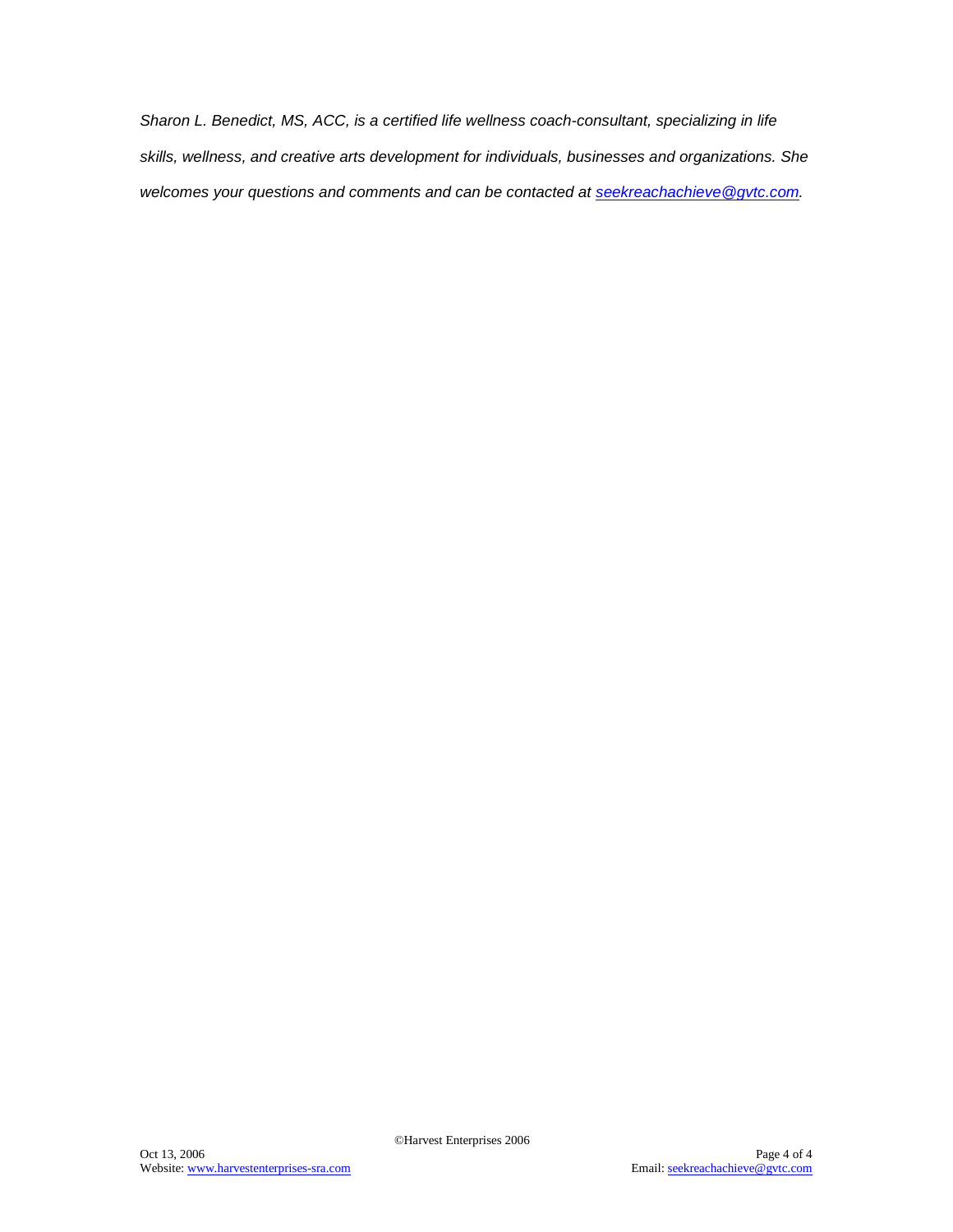



# *Fun is Just Down our Texas Highway!*

Texas has some of the best highways of any state that can take you to any corner of our giant Texas countryside. Whether you like urban, suburban, or rural, Texas has it all.

It may not have something as high as the Colorado Rockies. Yet, we have some of the most beautiful rolling scenery from the lowland Gulf Coast to the Panhandle. Every major metropolitan city, such as San Antonio, Austin, Dallas, Houston boasts of the world's most favorite restaurants, galleries, museums, festivals and fairs. So take your pick and get on our great Texas highways during our beautiful fall, winter, and spring seasons.

But don't forget to stay close to home for Boerne's music and arts festivals and Dickens on the Main in December. In the meantime, the Federal Recreation website for Texas [\(http://www.recreation.gov/advancedsearch.cfm?states=TX](http://www.recreation.gov/advancedsearch.cfm?states=TX)) offers an extensive link to everything from Auto Touring, Biking, Boating, Camping, Climbing, Historic/Cultural Sites, Educational Programs, Fishing, Fish Hatcheries, Hiking, Horseback Riding, Hunting, Lodging, Off-Highway Vehicle Access, Recreational Vehicles, Museum/Visitors Centers, Water Sports, Wildlife Viewing, to Winter Sports. Just click on the link above and choose whatever suits your fancy.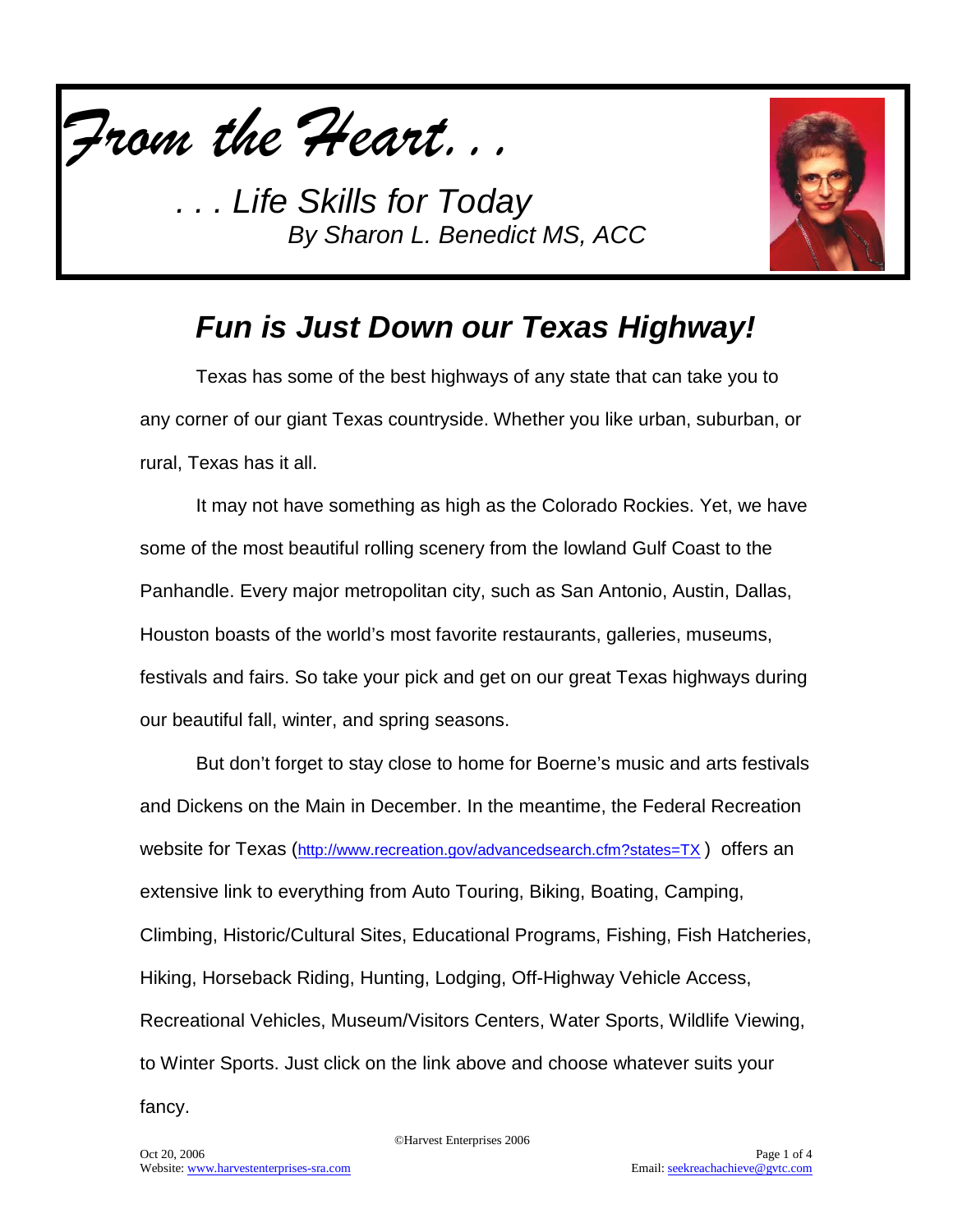To give you a little closer glimpse into all the fun and interesting regions of Texas to visit, here's a summary of each region for your consideration offered by Go Texas About [\(http://gotexas.about.com/od/texasvacations/a/TexasRegions.htm\)](http://gotexas.about.com/od/texasvacations/a/TexasRegions.htm). Check out each region for activities, sights, and events of interest throughout the year:

### **Panhandle Plains**

The Texas Panhandle is formed by the convergence of Oklahoma and New Mexico. The rectangular region between these two Border States is the Panhandle. The Panhandle Plains extend east nearly to Ft. Worth and south to an area just below I-20. Amarillo and Lubbock are the two most recognized cities in this region.

### **Big Bend Country**

Also known as West Texas. El Paso is the most recognized city in this westernmost region of the state. However, most visitors looking to vacation in this area do so in Big Bend National Park. The Rio Grande River and Davis Mountains are also popular sights.

### **Hill Country**

Probably more talked about than any other region of Texas, the Hill Country encompasses the area west of I-35 to the Big Bend region. Austin is the urban center of this region and draws an eclectic blend of visitors. However, smaller bergs such as Fredericksburg, Wimberley, and Kerrville charm plenty of tourists as well. In addition, the area's many lakes and rivers, Lost Maples State Park [(830) 966-3413], the LBJ State Historical Park, and Enchanted Rock [(325) 247- 3903] are popular attractions.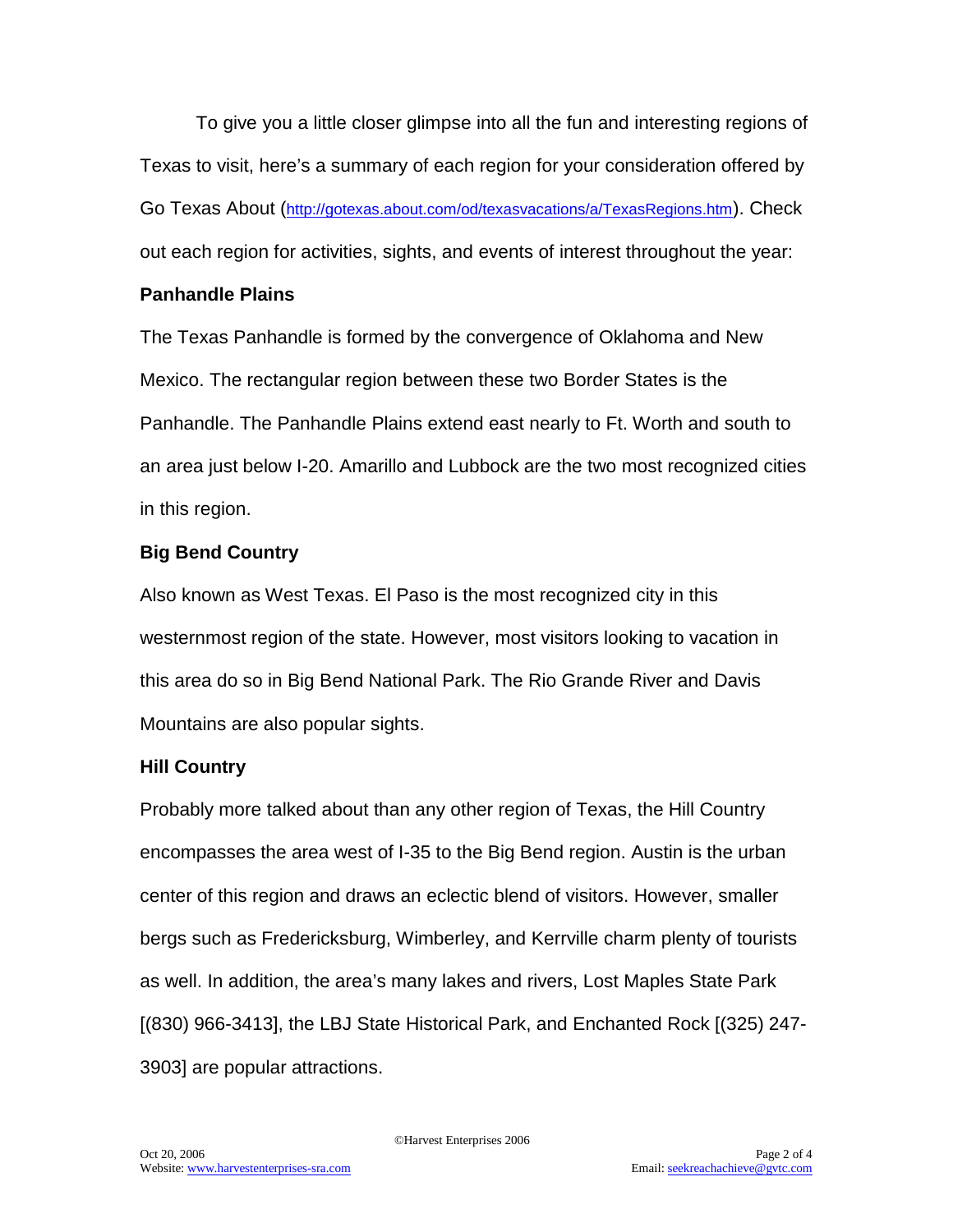#### **Prairies and Lakes**

The region sandwiched between the Panhandle Plans and Hill Country to the west and the Piney Woods to the east is known as the Prairies and Lakes. Dallas and Ft. Worth are the major population centers, but this region also includes college towns such as Waco and College Station. As the name suggests, this region's many lakes and reservoirs are a top draw for fishermen, water skiers, and water sport enthusiasts.

#### **Piney Woods**

Sometimes referred to as Deep East Texas, the Piney Woods are comprised of the state's easternmost acres, many of which are covered by towering pine trees – hence the name. Many of the state's historic oil towns such as Kilgore, Marshall, and Longview are located here. The area's rich history is also reflected in the town of Nacogdoches, which was originally established as a Spanish fort in the mid-1700s. This region is also known for its numerous lakes, including Caddo, the only naturally formed lake in Texas, and is home to the Texas Freshwater Fisheries Center in Athens.

#### **Gulf Coast**

This region is a long, narrow strip of land running from Sabine Pass south to the Rio Grande River. In between are a variety of coastal communities ranging from the marsh-surrounded Beaumont to tropical South Padre Island, as well as the historic towns of Galveston, Port Isabel and Brownsville. Corpus Christi is another popular coastal destination and includes the Texas State Aquarium, USS Lexington and Padre Island National Seashore [\(http://gotexas.about.com/od/southpadreisland/\)](http://gotexas.about.com/od/southpadreisland/).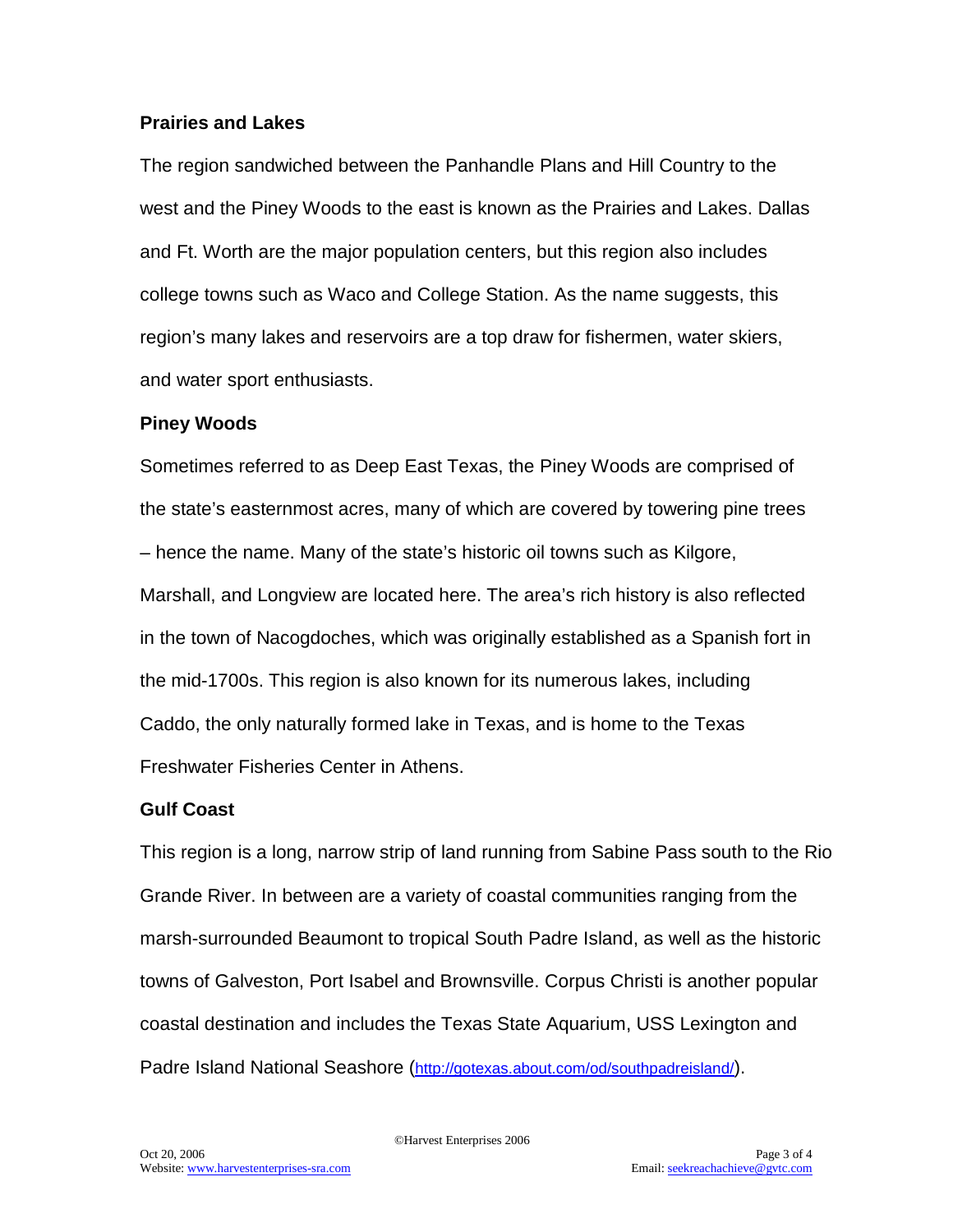**South Texas Plains** – The funnel shaped region from San Antonio south to the Mexican border is referred to as the South Texas Plains. **San Antonio**, of course, is the area's top draw with more attractions than one can hope to see in numerous trips. However, don't overlook the regions other history-rich towns such as Mission, Goliad, Laredo, and Kingsville. The area is also home to famed bass fishing destination Falcon Lake, as well as the World Birding Center.

#### **San Antonio Recreation**

Restaurants, Parks, Galleries, Theatres, Golf Courses, Museums, Public Art,<http://www.sanantonio.gov/recreation.asp?res=1024&ver=true> Fiesta San Antonio,<http://www.fiesta-sa.org/> San Antonio Zoo,<http://www.sazoo-aq.org/> Sea Word, <http://www.seaworld.com/SWT/default.aspx> Fiesta Texas,<http://www.sixflags.com/parks/fiestatexas/index.asp> Enjoy the adventure—Go Texas!

--

*Sharon L. Benedict, MS, ACC, is a certified life wellness coach-consultant, specializing in life skills, wellness, and creative arts development for individuals, businesses and organizations. She welcomes your questions and comments and can be contacted at [seekreachachieve@gvtc.com.](mailto:seekreachachieve@gvtc.com)*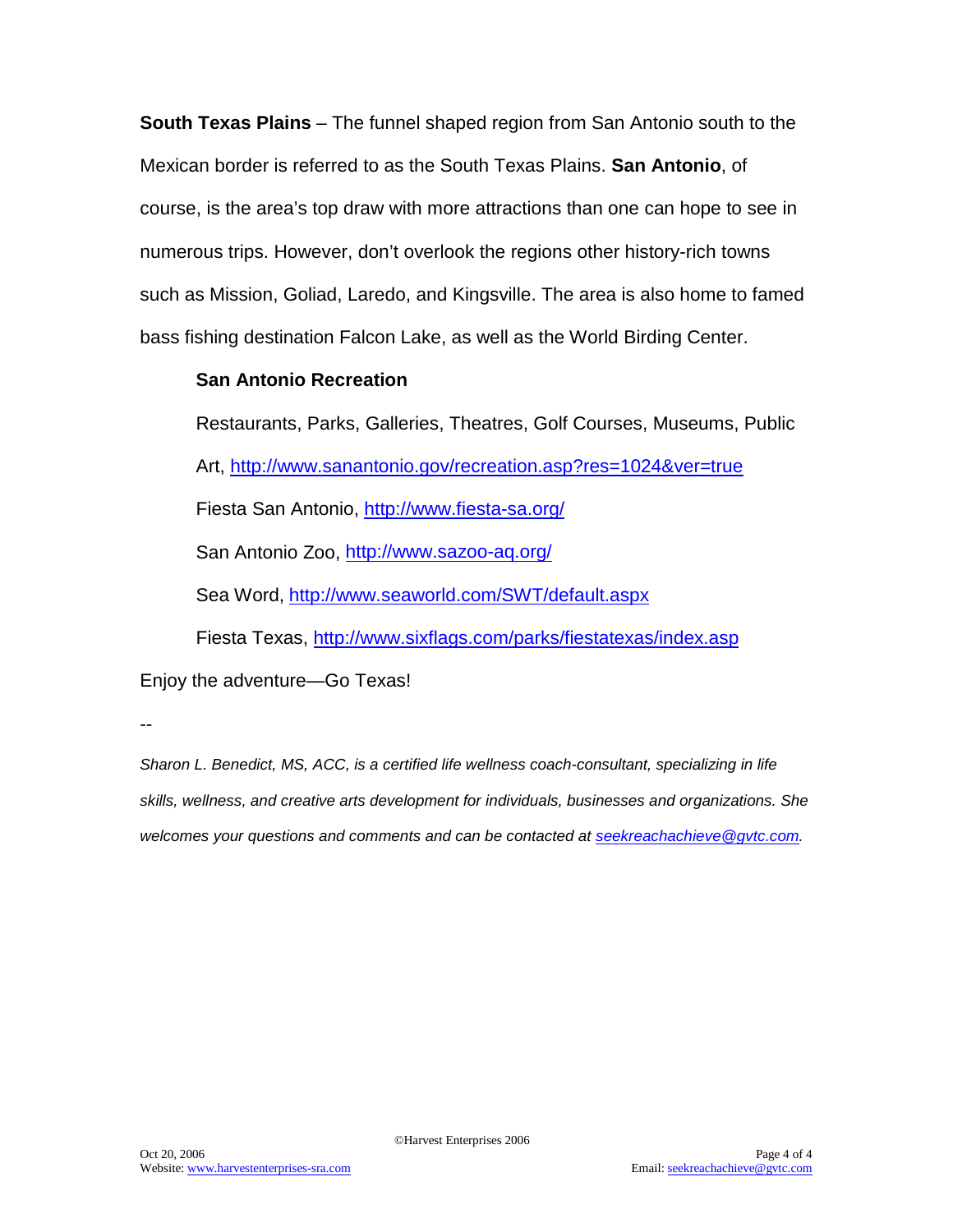



# *Dream Traveling the US and the World*

For the Benedicts, our favorite spot to vacation are the four corner states. In addition, one of my husband's favorite dreams is to see Ireland and Australia. Hopefully, we will start to plan for it before we get too senior!

What are your favorite spots in our beautiful nation? What favorite world travel dream do you have? Do you want to see the Colorado Rockies, the New Mexico mesas, the bright lights of New York, or the Castles in Ireland? Hopefully, making plans can be all part of the fun too. Yet, make sure your budget can handle it, and your companions love the destination as much as you do. While you may love the idea of staying in hostels and roughing it, your friend may instead envision a five-star hotel. There's nothing more deflating than a Winnie the Pooh friend like Eor on the road with you!

Choosing where to go can take months to plan. So, start early. You will not only save yourself a lot of headaches but also some major dollars along the way. It's always a good idea to ask those who have already taken the trip about their experience. Who did they use to help plan the travel? How much did it cost? Where did they stay along the way; and what special spots did they particularly enjoy?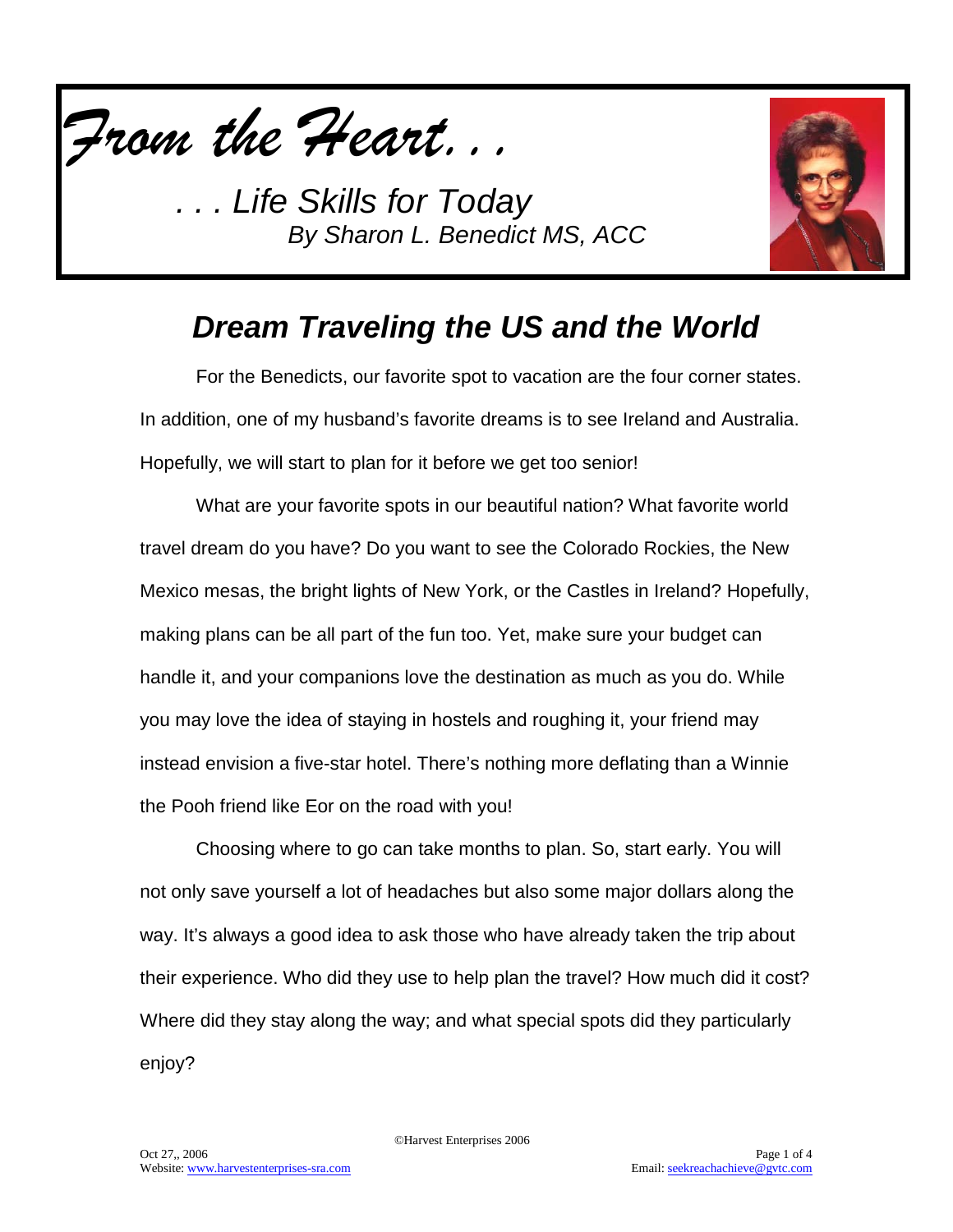Spend some time cruising the internet about that dream place you want to go. Go to your library and bookstore for related travel books and tips. Contact the Visitor's Bureau and Chamber of Commerce for the US region you want to visit. Ask them to send you a packet of information for tourists; but always tell them what is of particular interest to you.

For around the world, most countries have a Tourist Board you can access online, such as for Ireland, [http://www.ireland.ie/.](http://www.ireland.ie/) In addition, visit their government site to learn more about the country of interest. This is particularly important when traveling global regions that may not be as safe as others. Your search will help you assess the risk you may face, what is required as part of your travel preparation, and when the best time to visit is.

While you ponder where to go across the nation and around the world, here are some resources for cruise through for ideas and helps:

### *For the Roughing It Crowd*

**Trails, [www.trails.com](http://www.trails.com/)** = Trails & Topo Maps for Hiking, Mountain Biking, Paddling, Skiing, Hot Springs, Climbing and More. Planning a day hike, mountain bike ride or backpacking trip? Then you have found the right place! Trails.com has the most comprehensive collection of trail descriptions and trail maps available on the Internet, now totaling over 30,000 trails! Each trail comes with a detailed route description, driving directions, guidebook-quality trail maps, photos, and trail ratings and reviews from our members.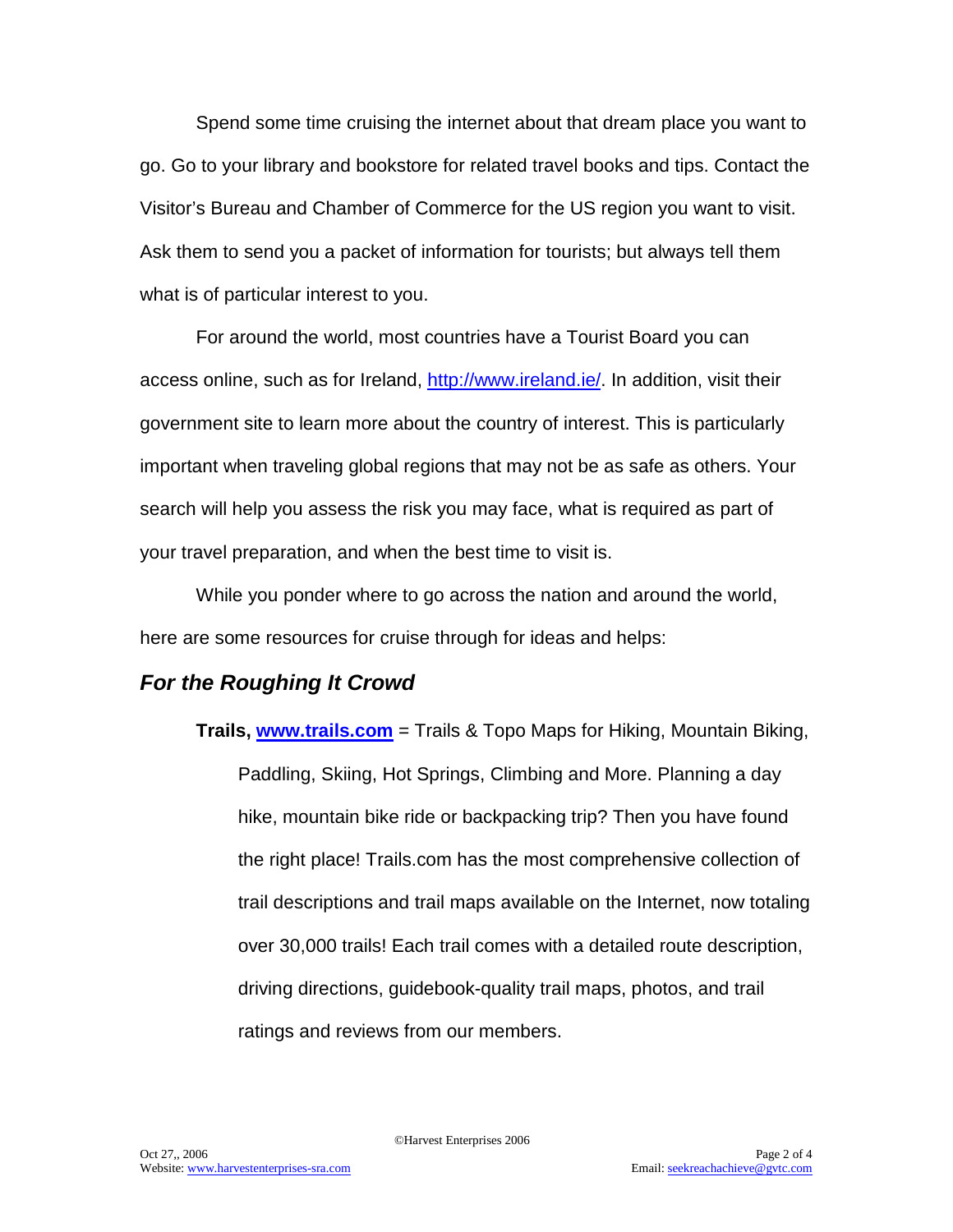- **Rails to Trails Conservancy**,<http://www.railtrails.org/index.html> = Railsto-Trails Conservancy is a nonprofit organization working with communities to preserve and transform unused rail corridors into trails that enhance the health of America's environment, economy, neighborhoods and people.
- **National Park Service,<http://www.nps.gov/> =** Most people know that the National Park Service cares for national parks, a network of nearly 400 natural, cultural and recreational sites across the nation. The treasures in this system – the first of its kind in the world –have been set aside by the American people to preserve, protect, and share, the legacies of this land. People from all around the world visit national parks to experience America's story, marvel at the natural wonders, and have fun. Places like the Grand Canyon, the Statue of Liberty, and Gettysburg are popular destinations, but so too are the hundreds of lesser known yet equally meaningful gems like Rosie the Riveter in California, Boston Harbor Islands in Massachusetts, and Russell Cave in Alabama.

### **Hostels,<http://www.hostels.com/en/index.html>**

**The Hostel Handbook Online Listing (US & Canada),** 

**<http://www.hostelhandbook.com/listings.htm>**

**Traveling USA-Hostels,<http://www.travelingusa.com/>**

**The World Outdoors, [http://www.theworldoutdoors.com](http://www.theworldoutdoors.com/)**

*For the Tourist in general*